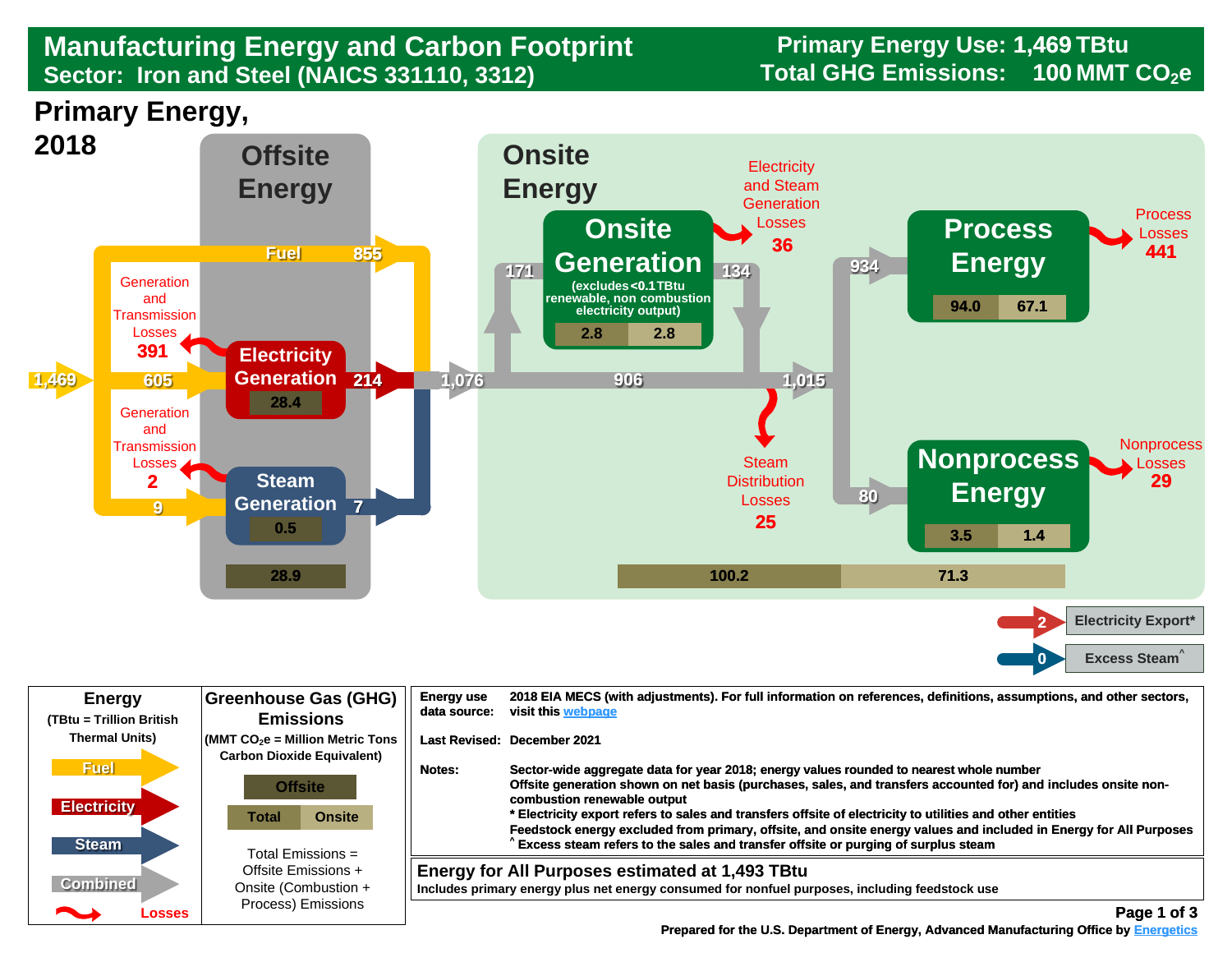

**Onsite Energy Use: 1,076 TBtu 71**